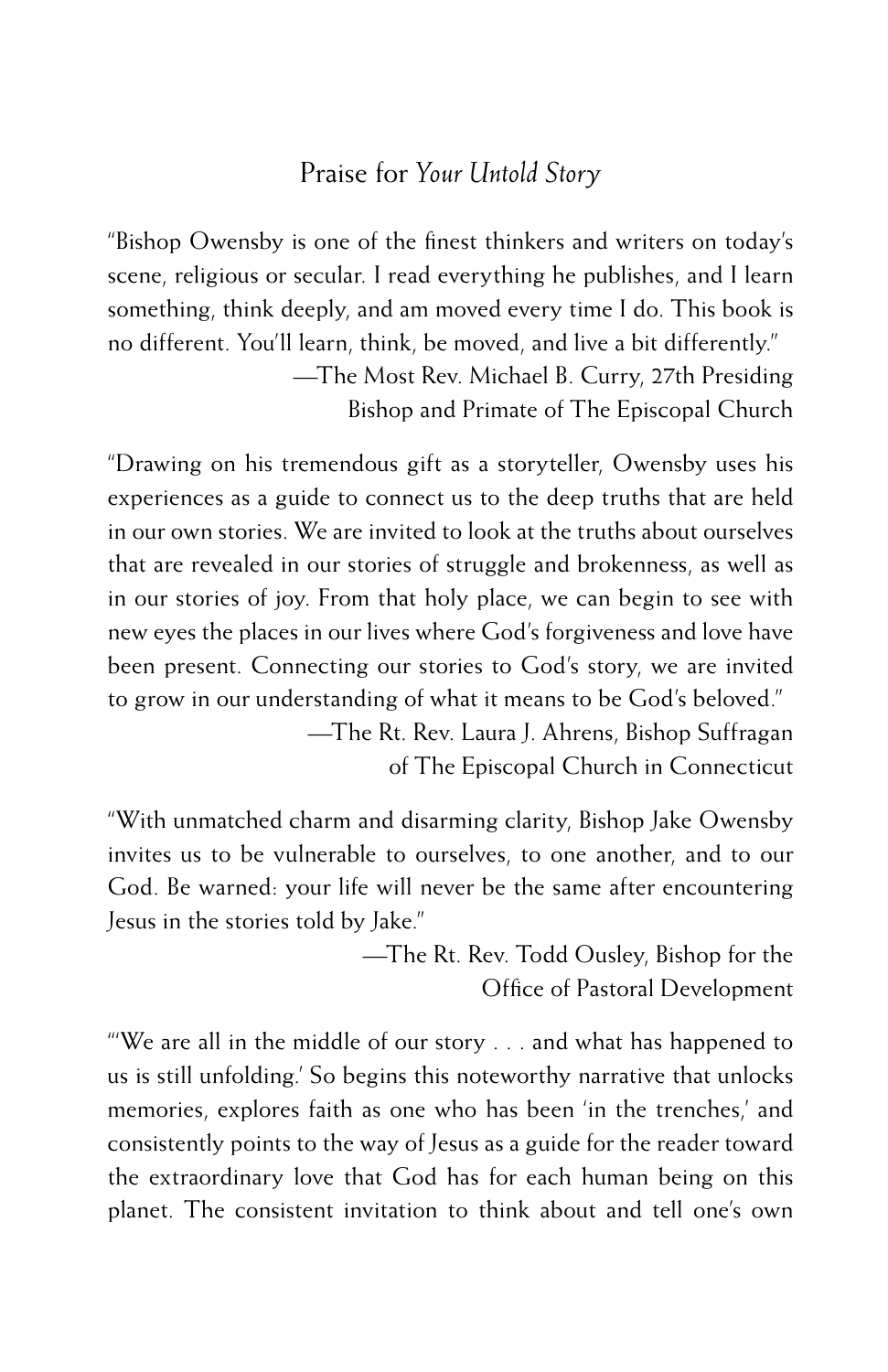story in light of each chapter's theme is a particular strength and lends itself to strong discussion material for book groups. I recommend this book to you if you have a life story with which you struggle or one in which you wonder where God went. You will find a kind, compassionate, and humble pastor in Bishop Owensby—one who has 'been there' and will help you discover a transforming path for yourself."

—The Rev. Carole Wageman, author of *The Light Shines Through: Our Stories Are God's Story,* www.carolewageman.com

"*Your Untold Story* is an invitation to sift through the libraries of our own spiritual narratives and see the hand of God at work in us plying us, shaping us, loving us—into becoming our own manifestations of the Body of Christ. Bishop Owensby's book affirms that each of us is called us to reconciliation and restoration. One path to this wholeness is to connect our stories with the eternal, healing story of God. It is a path well worth taking."

> —The Rt. Rev. Dr. Audrey Scanlan, Episcopal Diocese of Central Pennsylvania

"Bishop Jake Owensby is a consummate storyteller. In *Your Untold Story* he recounts wonderful stories and arresting encounters in his own experience and then, in sometimes quite surprising ways, ties them to stories in the Scriptures. In so doing he not only deepens our appreciation of the biblical narratives that shape us, but he invites us to be tellers of our own stories, especially those still untold that need to be shared. An inspiring and fun read!"

> —The Rt. Rev. J. Neil Alexander, Vice President and Dean of the School of Theology at University of the South, Sewanee, Tennessee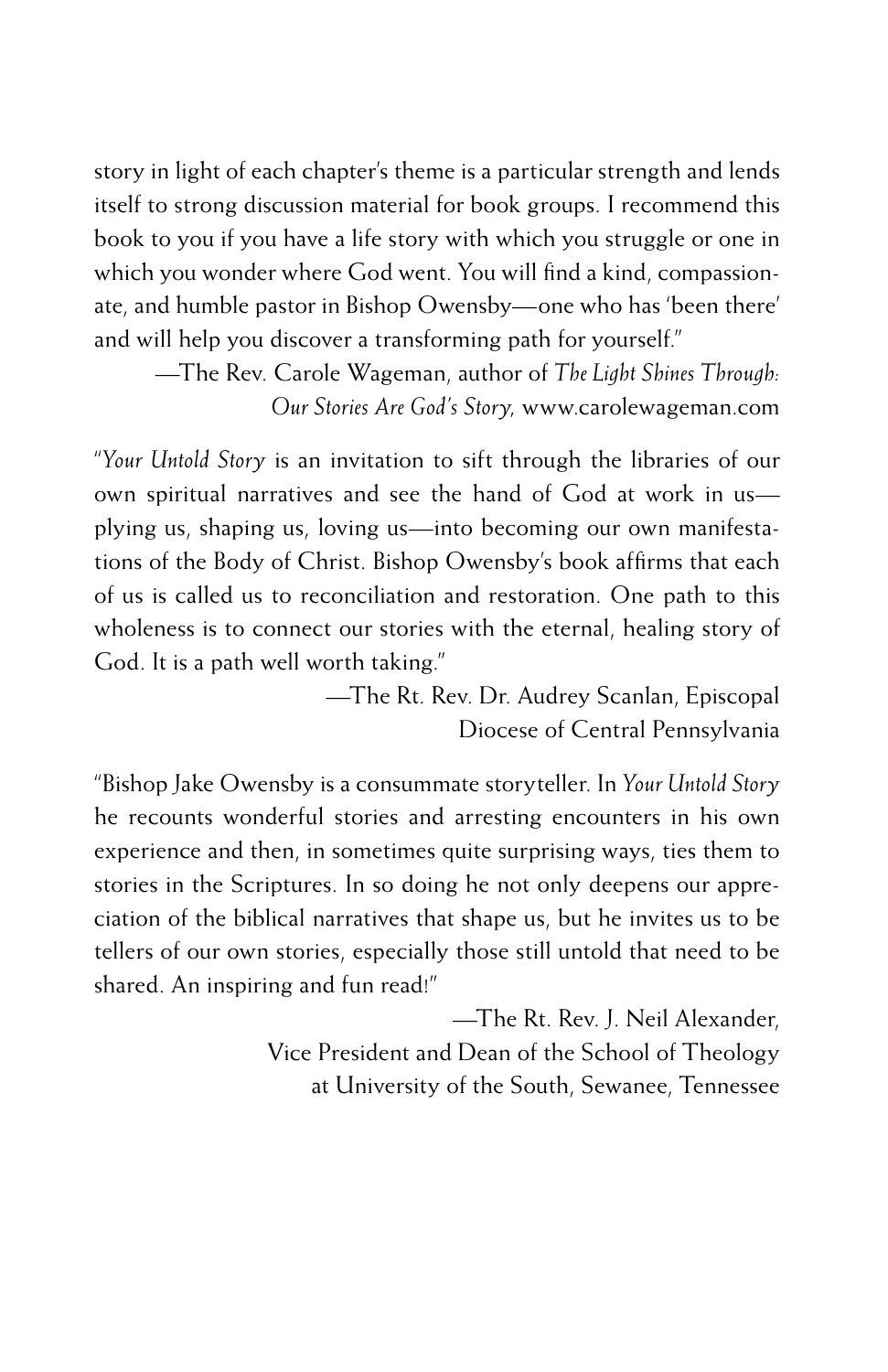# **Your Untold Story**

### K K K

# *Tales of a Child of God*

# **Jake Owensby**

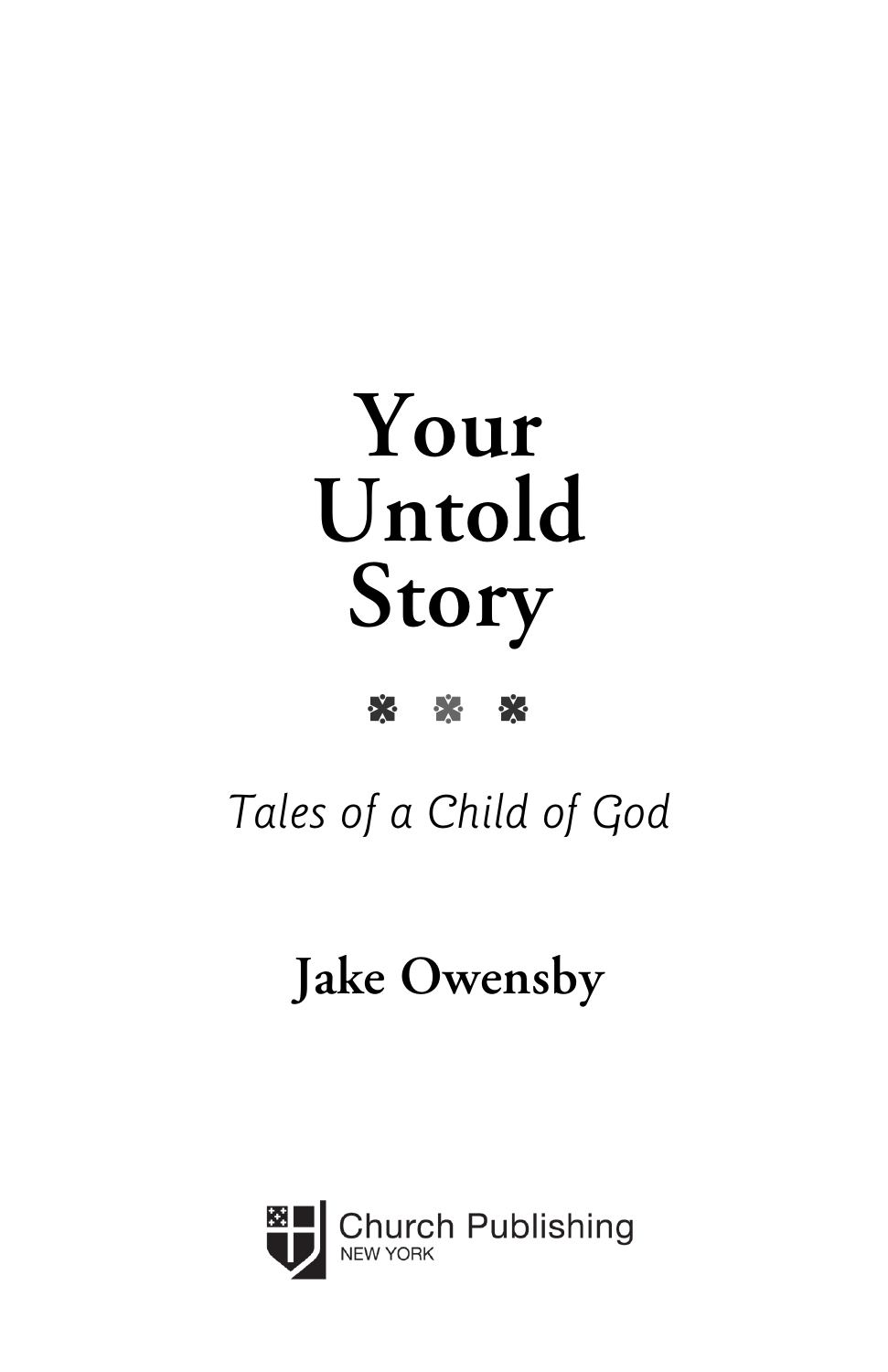Copyright © 2018 by Jake Owensby

All rights reserved. No part of this book may be reproduced, stored in a retrieval system, or transmitted in any form or by any means, electronic or mechanical, including photocopying, recording, or otherwise, without the written permission of the publisher.

Unless otherwise noted, the scripture quotations contained herein are from the New Revised Standard Version Bible, copyright © 1989 by the Division of Christian Education of the National Council of Churches of Christ in the U.S.A. Used by permission. All rights reserved.

Church Publishing 19 East 34th Street New York, NY 10016 www.churchpublishing.org

Cover design by Jennifer Kopec, 2Pug Design Typeset by PerfecType

Library of Congress Cataloging-in-Publication Data Names: Owensby, Jacob, 1957- author. Title: Your untold story : tales of a child of God / Jake Owensby. Description: New York : Church Publishing, 2018. | Includes index. Identifiers: LCCN 2017035468 (print) | LCCN 2017047970 (ebook) | ISBN 9781640650053 (ebook) | ISBN 9781640650046 (pbk.) Subjects: LCSH: Identity (Psychology)--Religious aspects--Christianity. | Storytelling--Religious aspects--Christianity. | Jesus Christ--Example. | Witness bearing (Christianity) Classification: LCC BV4509.5 (ebook) | LCC BV4509.5 .O935 2018 (print) | DDC 248.4/83--dc23 LC record available at https://lccn.loc.gov/2017035468

Printed in the United States of America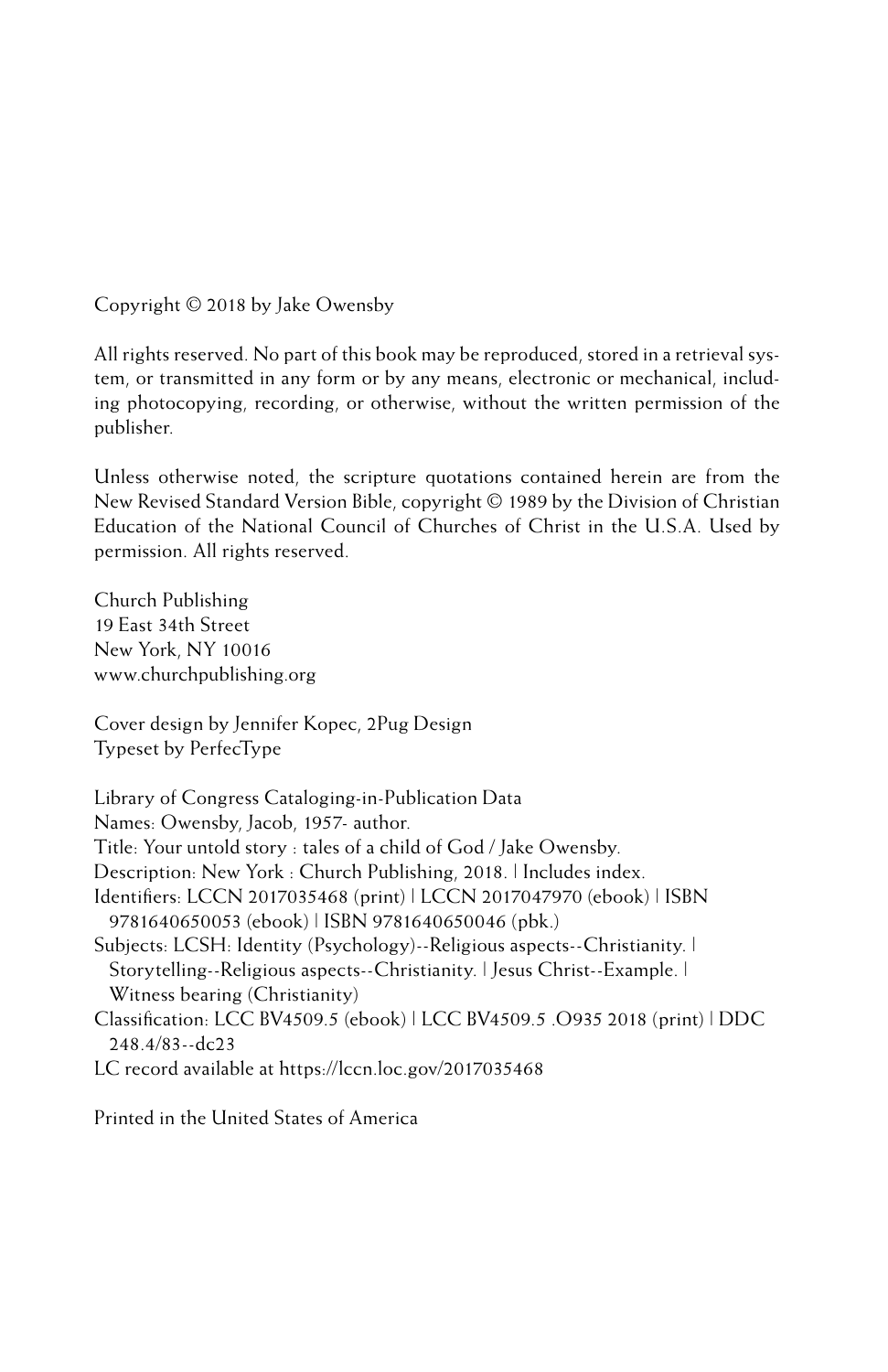To Patrick, Meredith, and Andrew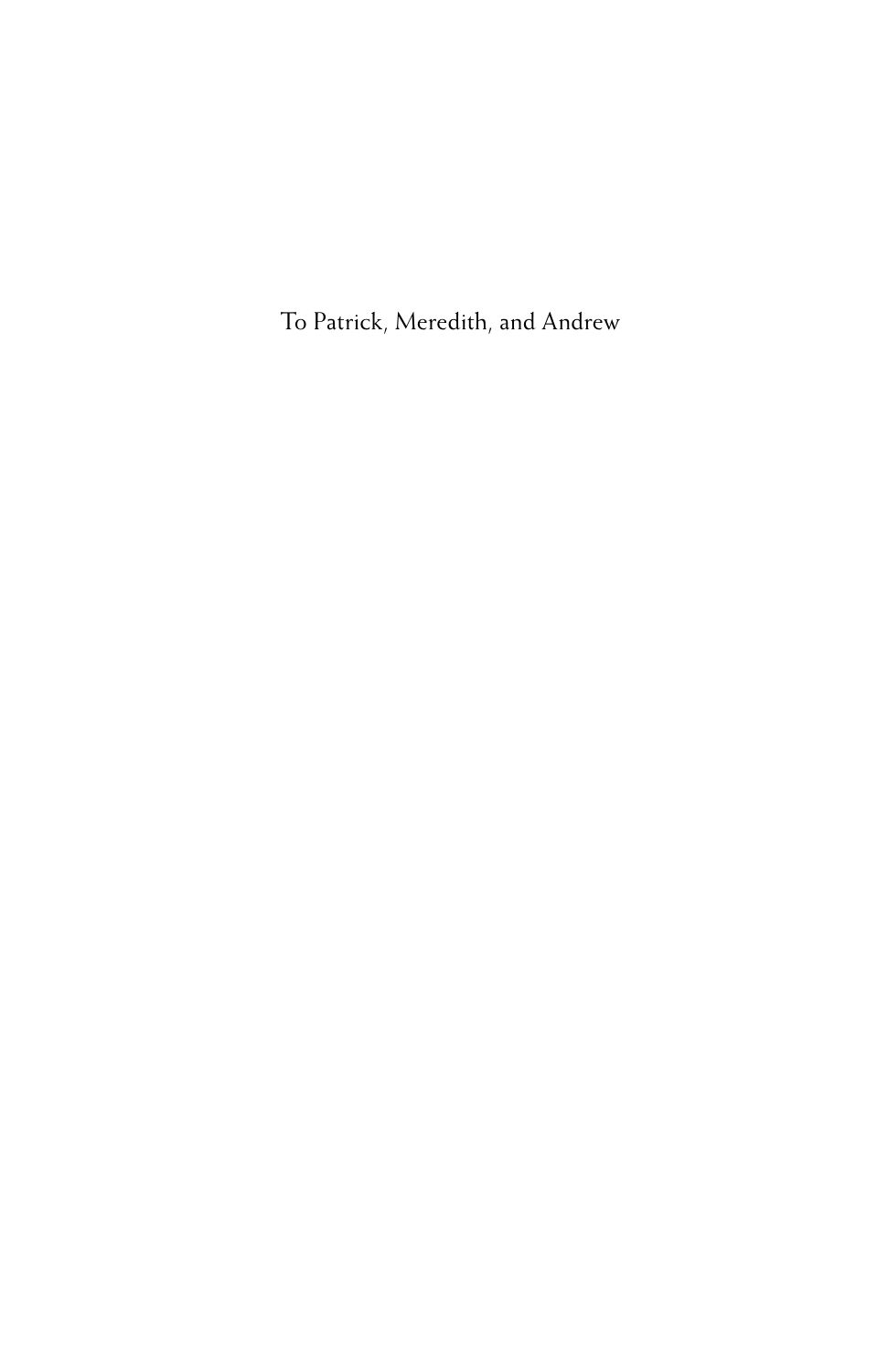### CONTENTS

| Part One: Reimagining Jesus                      |
|--------------------------------------------------|
|                                                  |
|                                                  |
|                                                  |
| Jesus and Nietzsche Walk into a Bar 15           |
| Jesus, Clark Kent, and Quentin Tarantino 19      |
| Part Two: Retelling Your Story                   |
|                                                  |
|                                                  |
|                                                  |
|                                                  |
|                                                  |
| Part Three: Family, Friends, and Other Strangers |
|                                                  |
|                                                  |
|                                                  |
|                                                  |
| Claudia, Her Sisters, and the Ascension 63       |
|                                                  |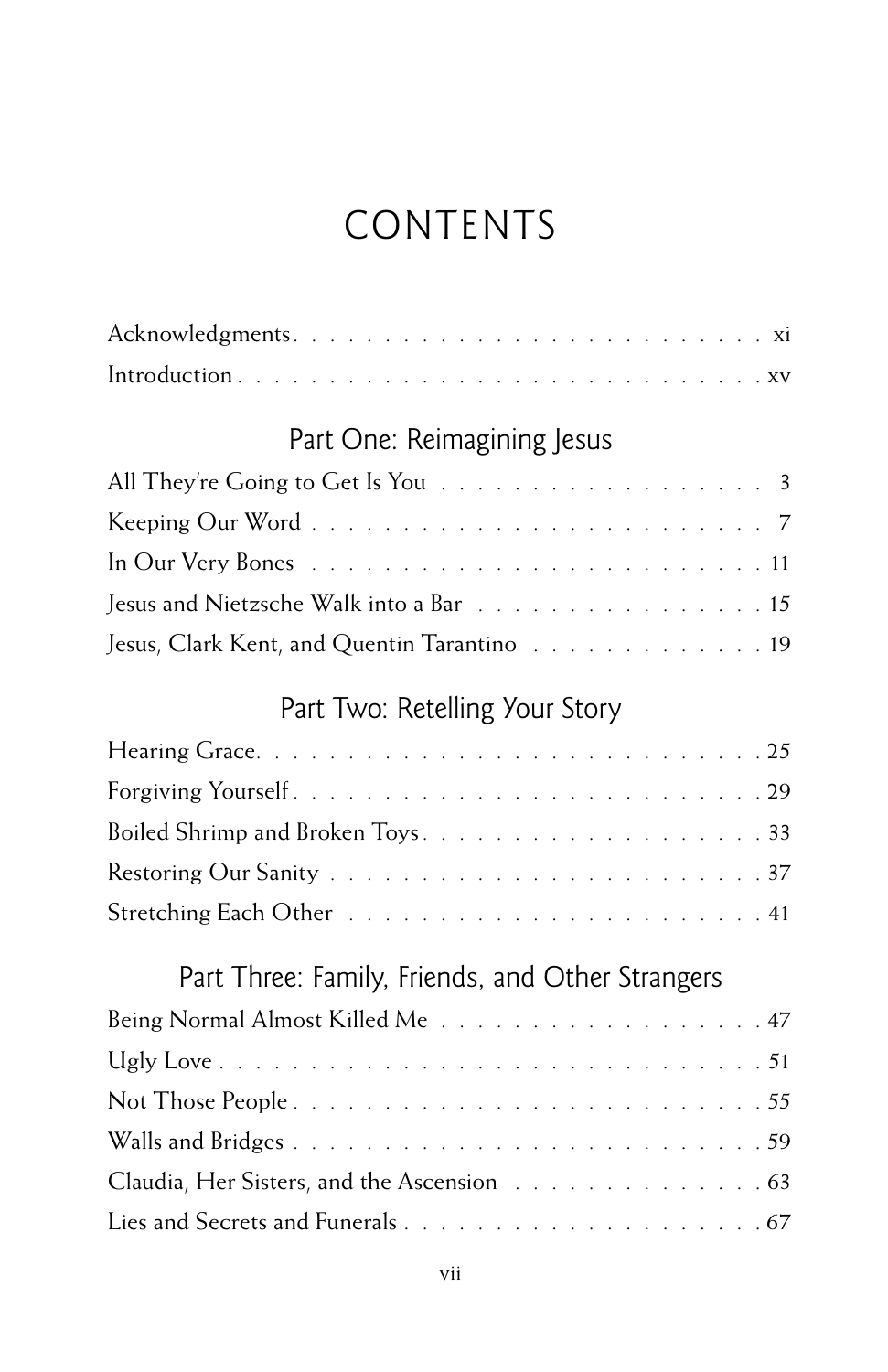#### viii *Contents*

### Part Four: The Sense of an Ending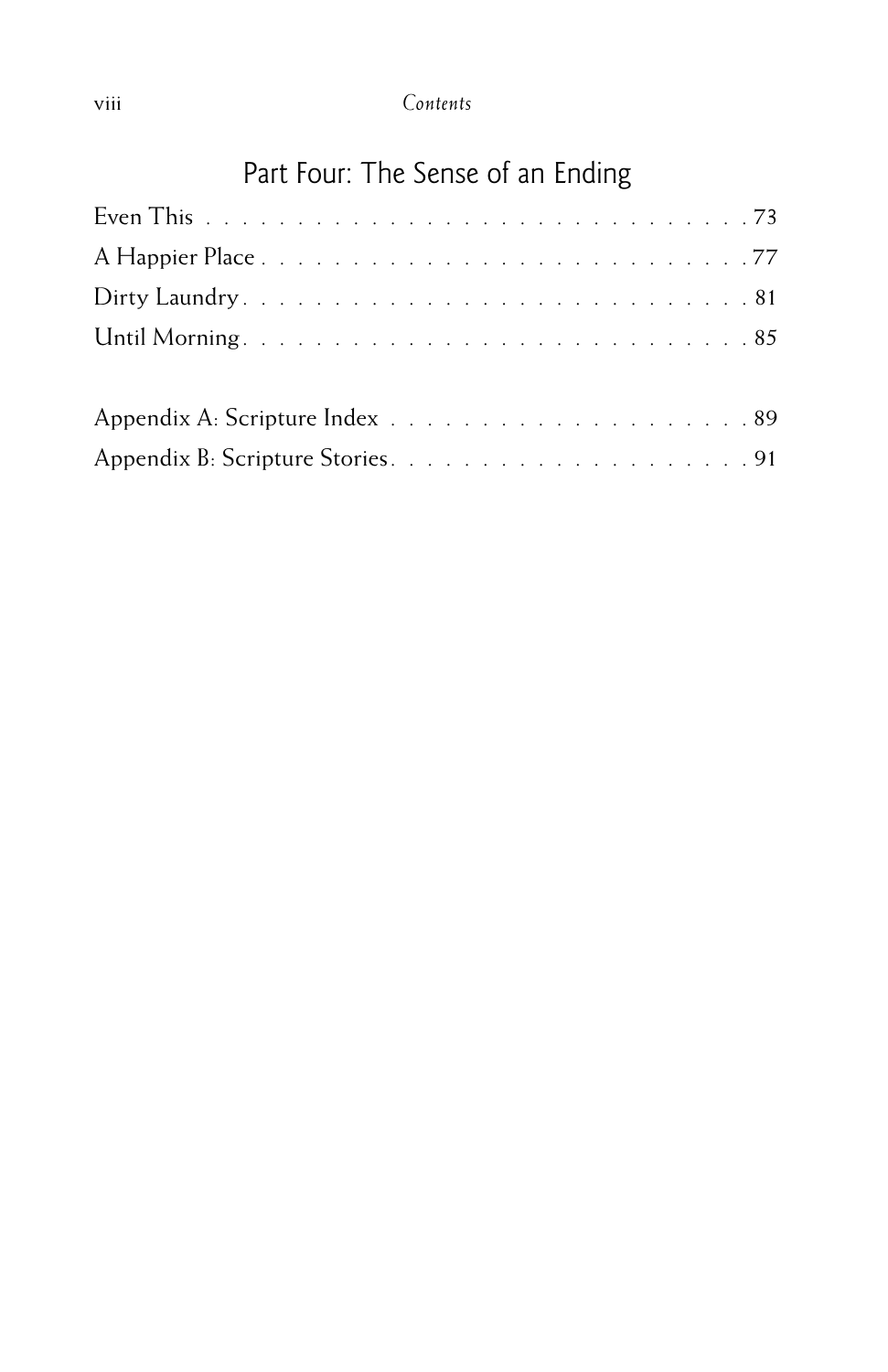*My story is important not because it is mine, God knows, but because if I tell it anything like right, the chances are you will recognize that in many ways it is also yours. . . . It is precisely through these stories in all their particularity, as I have long believed and often said, that God makes himself known to each of us more powerfully and personally. If this is true, it means that to lose track of our stories is to be profoundly impoverished not only humanly but also spiritually.*

—Frederick Buechner, *Telling Stories*

*Tell all the truth but tell it slant.*

—Emily Dickinson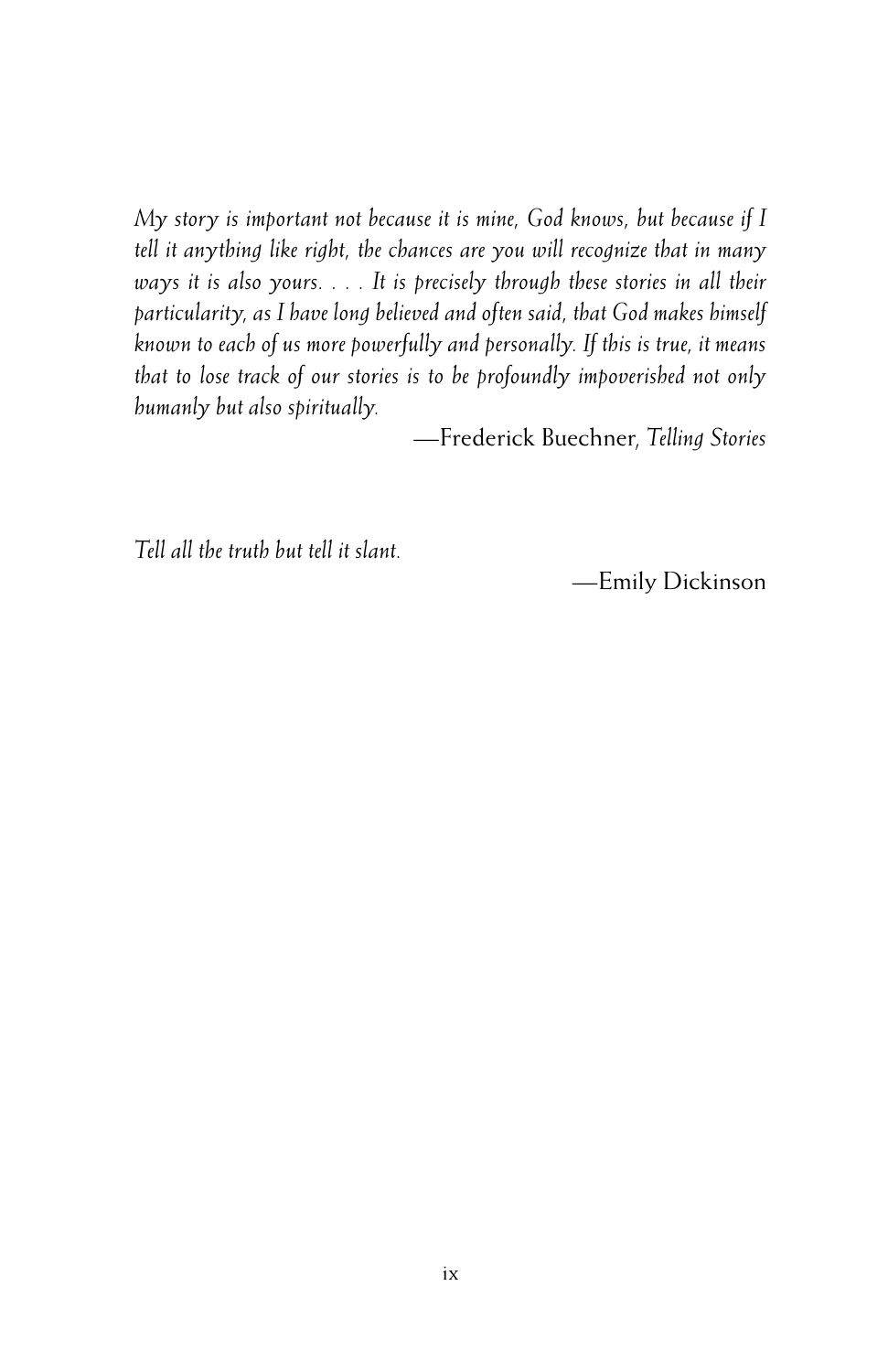### *Part One*

## Reimagining Jesus

K

*Jesus did not come to change the mind of God about humanity; Jesus came to change the mind of humanity about God.*

–Richard Rohr, "Incarnation Instead of Atonement," Daily Meditation, February 12, 2016

*I have never said that I am a good Christian. I just know that Jesus adores me and is only as far away as His name. I say, "Hi, Lord," and He says, "Hello, darling." He loves me so much He keeps a photo of me in His wallet.*  –Anne Lamott, "Like a Puppy in a Christmas Stocking," interview with *World Magazine,* September 20, 2003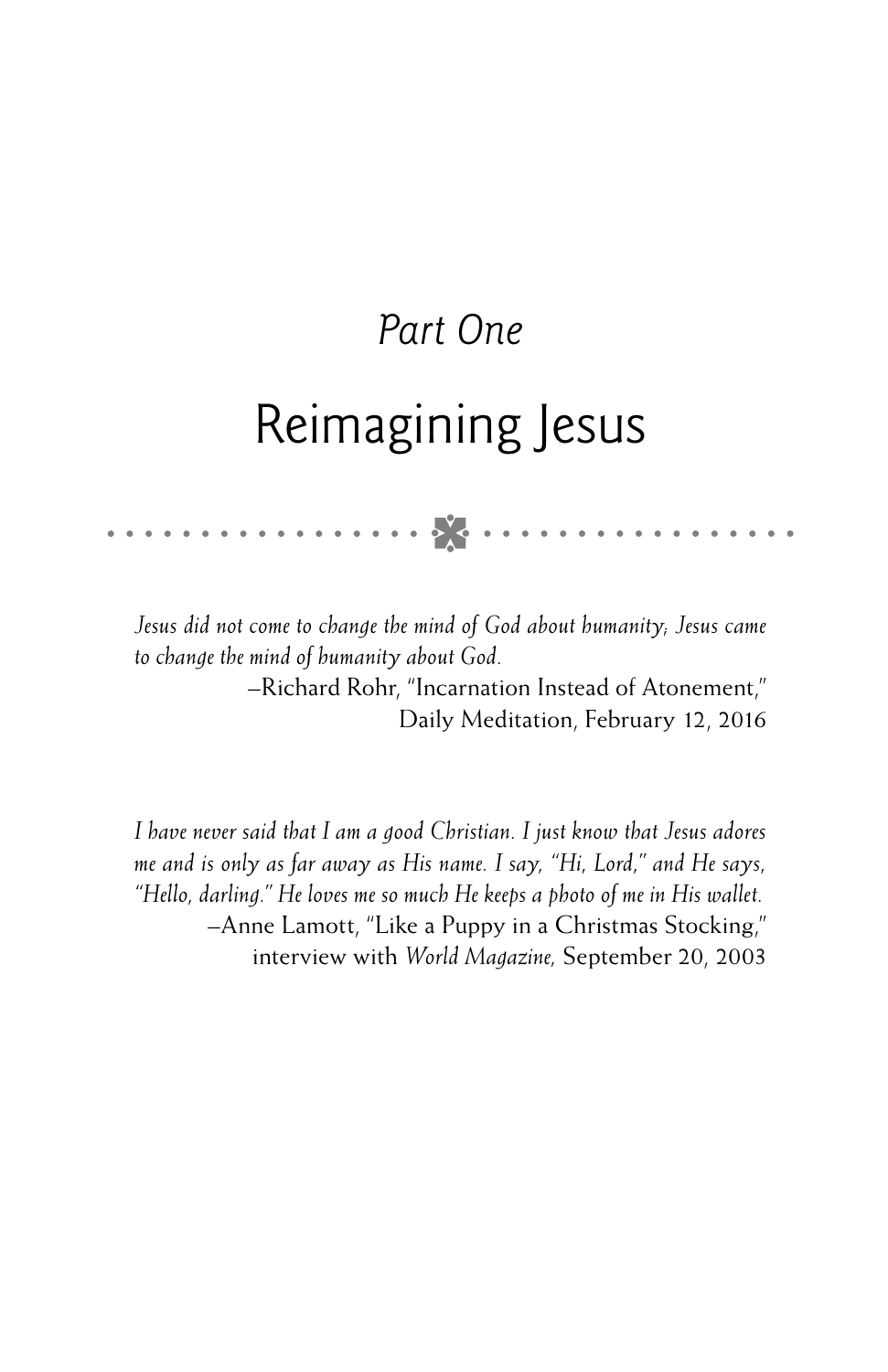*Chapter 1*

# All They're Going to Get Is You

#### *Read Luke 17:5–10.*

Don Armentrout stood tall enough to ride the big rollercoasters at Six Flags. His balding head formed a kind of natural tonsure, and he peered through eyewear that resembled twin magnifying glasses. When I was a seminarian at the School of Theology in Sewanee, Tennessee, Don delivered his Church History lectures at a torrid clip, frequently hiking his sagging khakis back up to his waist as he said, "You know what I mean?" We all struggled to keep pace with him in our notes and breathed a sigh of relief whenever he started in on one of his brief asides. One day, he said something like this: "When you get out there in your churches, people are going to come looking for Jesus. And all they're going to get is you. You better think about that."

I'm still thinking about that. And now I'm asking you to think about that. All sorts of people are looking for God. God took up flesh and moved into the neighborhood. God comes to meet us in Jesus. And here's the catch: since the Ascension and the descent of the Spirit, we are the only Body that Jesus has. People will come looking for Jesus, and they're only going to get us. And that's exactly how God designed it. To borrow from Sting's song "Every Breath We Take," every move we make, every breath we take represents Jesus to the world. God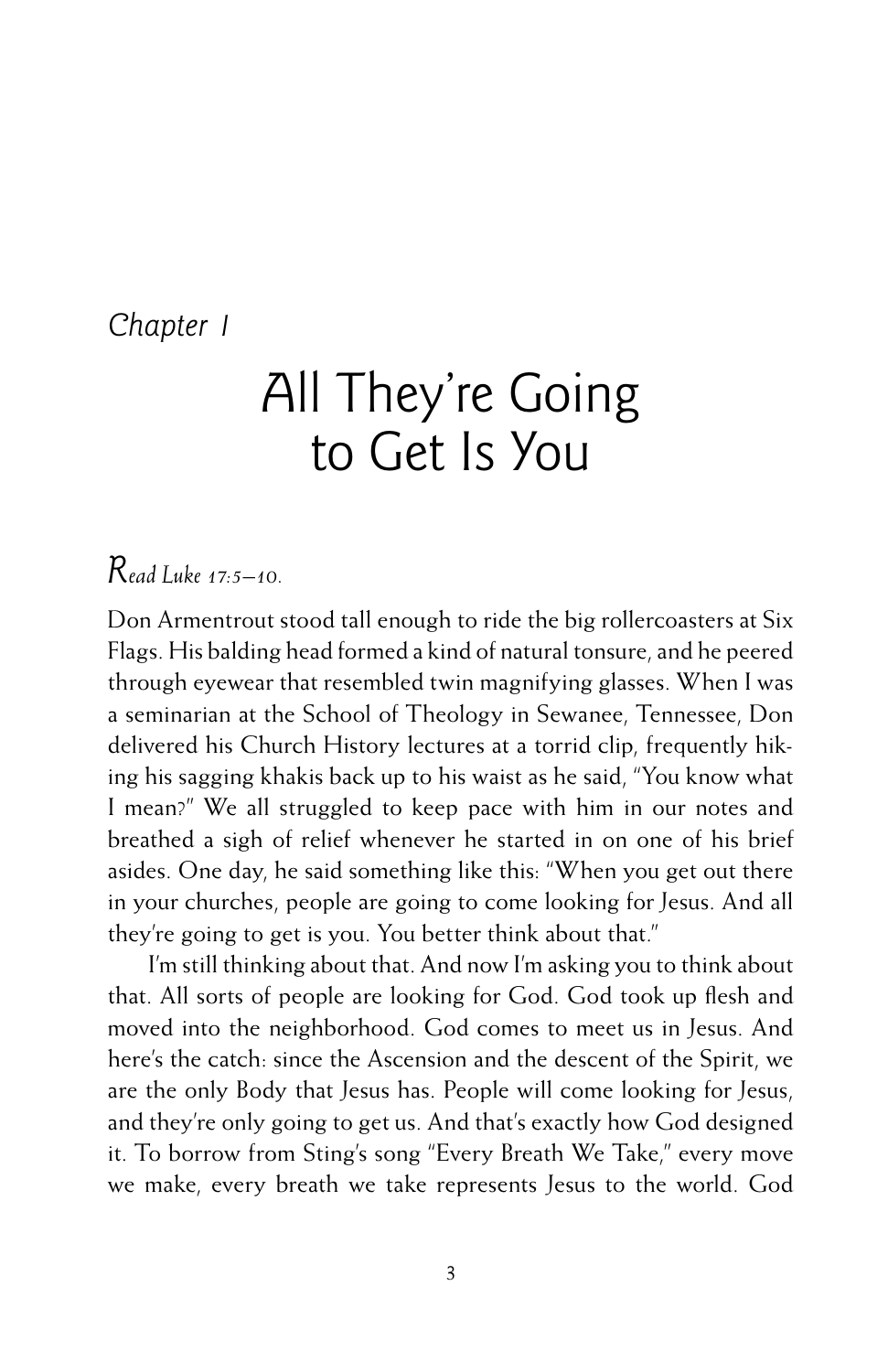expects us to represent Jesus in the way he deserves. God's mission of reconciliation and restoration hinges on it.

All sorts of people felt welcome around Jesus. The handicapped, the contagious, and foreigners approached him without hesitation. His regular dinner companions included notorious crooks and women of ill repute. Jesus brought healing and sanity. He fed the hungry and forgave the people who wounded him. If you were down and out, flat on your back, or on everybody's scumbag list, Jesus was on your side.

People are looking for Jesus today. And all they're going to get is us.

Jesus as much as told his disciples the same thing. For instance, after wrestling with the condescending, judgmental religious leaders of his day, he took the disciples aside and gave them a mini-lesson in how to look like Jesus.1 To paraphrase he said, "Don't be a stumbling block to anybody else. Your thoughts, words, and deeds have a ripple effect. Whether you realize it or not, you can knock somebody else out of the boat. Hurt people hurt people. Jerks make jerks. You'd be better off having an anchor tied around your neck and being thrown into the bayou. Heal and nurture instead. Oh, and while you're at it, forgive. And keep forgiving. If the same boneheads have to apologize seven times a day every single day, forgive them. Sure, you'll start to think that their remorse is insincere. God will sort that out. Forgive them."

Squirming at what they were hearing, they said, "Increase our faith!" We're doing the same, I suspect. These expectations are too high. Nobody can live up to them. So give us the faith to accomplish what you ask!

You might think that Jesus would break out the gold stars for this response. But instead of a hearty pat on the back, Jesus gives them a verbal smack on the back of the head. He tells the disciples—and he's telling us—that we've completely missed the boat about faith. Faith is not something we have that makes us capable of remarkable things. Having a stronger faith has nothing to do with holding more tenaciously to our ideas about God.

<sup>1.</sup> Luke 17:1–10.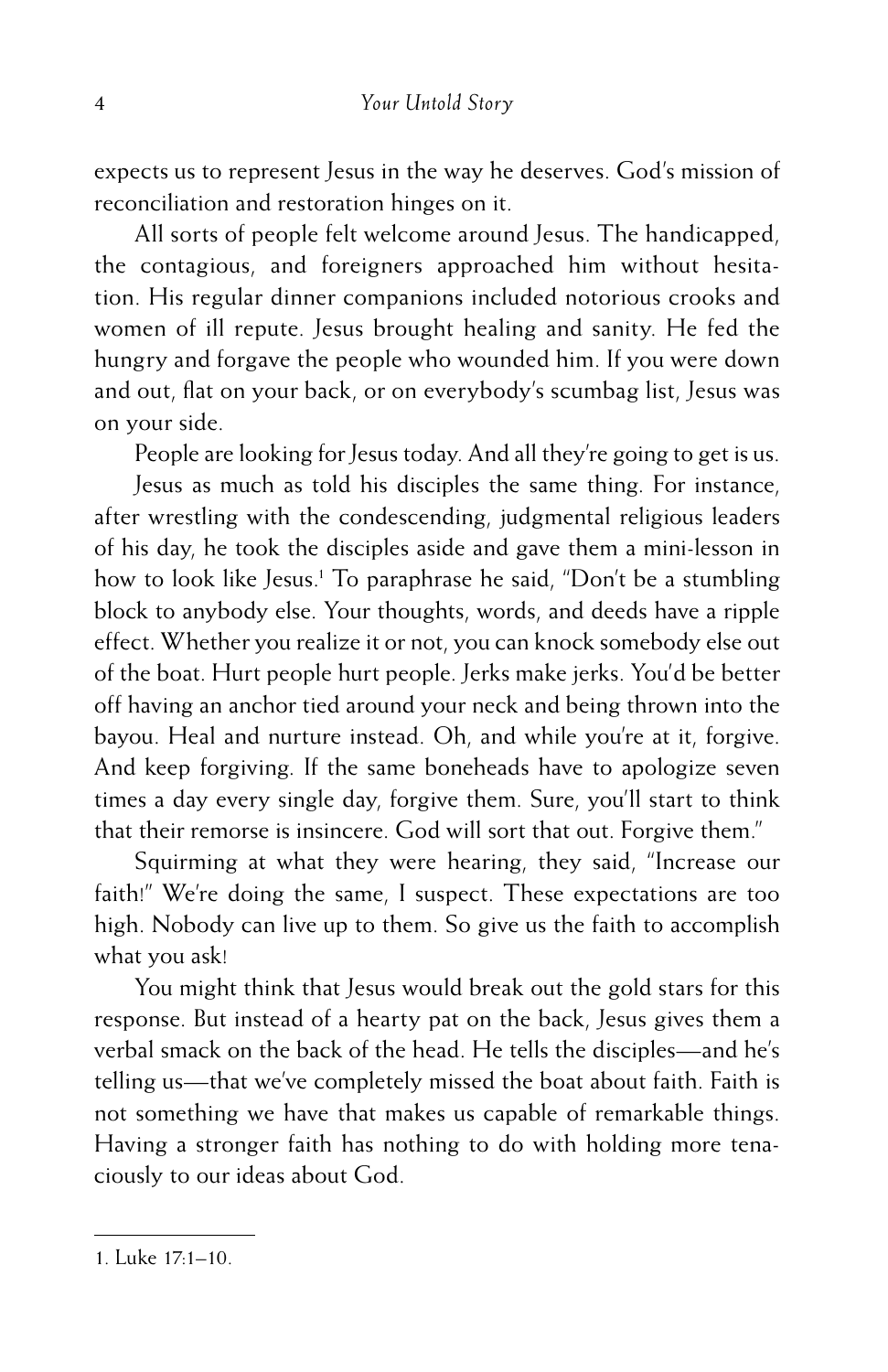Faith is a relationship. Jesus initiates and sustains that relationship by being faithful to us. He sticks by us and gives himself to us. Our faith is a response. It happens—and its contours change—one day at a time, and those days have a cumulative effect.

The various saints on our liturgical calendar show us that a faithful life amounts to a Jesus-saturated life. A faithful life is one in which Jesus does uncanny, unexpected, holy things. Saints don't accomplish things so much as Jesus makes things happen in and through them. Saints show us what it means to be the Body of Christ.

Plenty of saints never make it onto the Church's calendar. History will not record most of their names. But we recognize them when we see them. They are representing Jesus in a way that makes us say, "Oh! Right! That's it!"

For instance, about ten years ago we saw Jesus in the Amish community. Charlie Roberts walked into a one-room schoolhouse near Lancaster, Pennsylvania, and opened fire. He killed five children and wounded five others. Then he took his own life.

Charlie's mother, Terri, will never forget that day. Her husband said, "I will never face my Amish neighbors again."2 A few days later, the Robertses buried their son in a small, private ceremony. As they came to the gravesite, they saw forty members of the Amish community approaching. The Amish enfolded the Roberts family in a semicircle, extending forgiveness and sharing grief. In their sorrow, shame, and loneliness, the Robertses came looking for Jesus that day, whether they knew it or not. All they got was the Amish. And on that day, a small, wounded group of Amish were the real Jesus.

That's who we want to be for the addict and the parolee, for the lonely teenager and the disabled vet, for the cynical banker and the calloused farmer, for the streetwalker and the street cleaner. We want

<sup>2. &</sup>quot;A Decade after Amish School Shooting, Gunman's Mother Talks of Forgiveness," *NPR Morning Edition*, September 30, 2016, http://www.npr.org/2016/09/30 /495905609/a-decade-after-amish-school-shooting-gunman-s-mother-talks-of

<sup>-</sup>forgiveness?utm\_campaign=storyshare&utm\_source=facebook.com&utm \_medium=social.